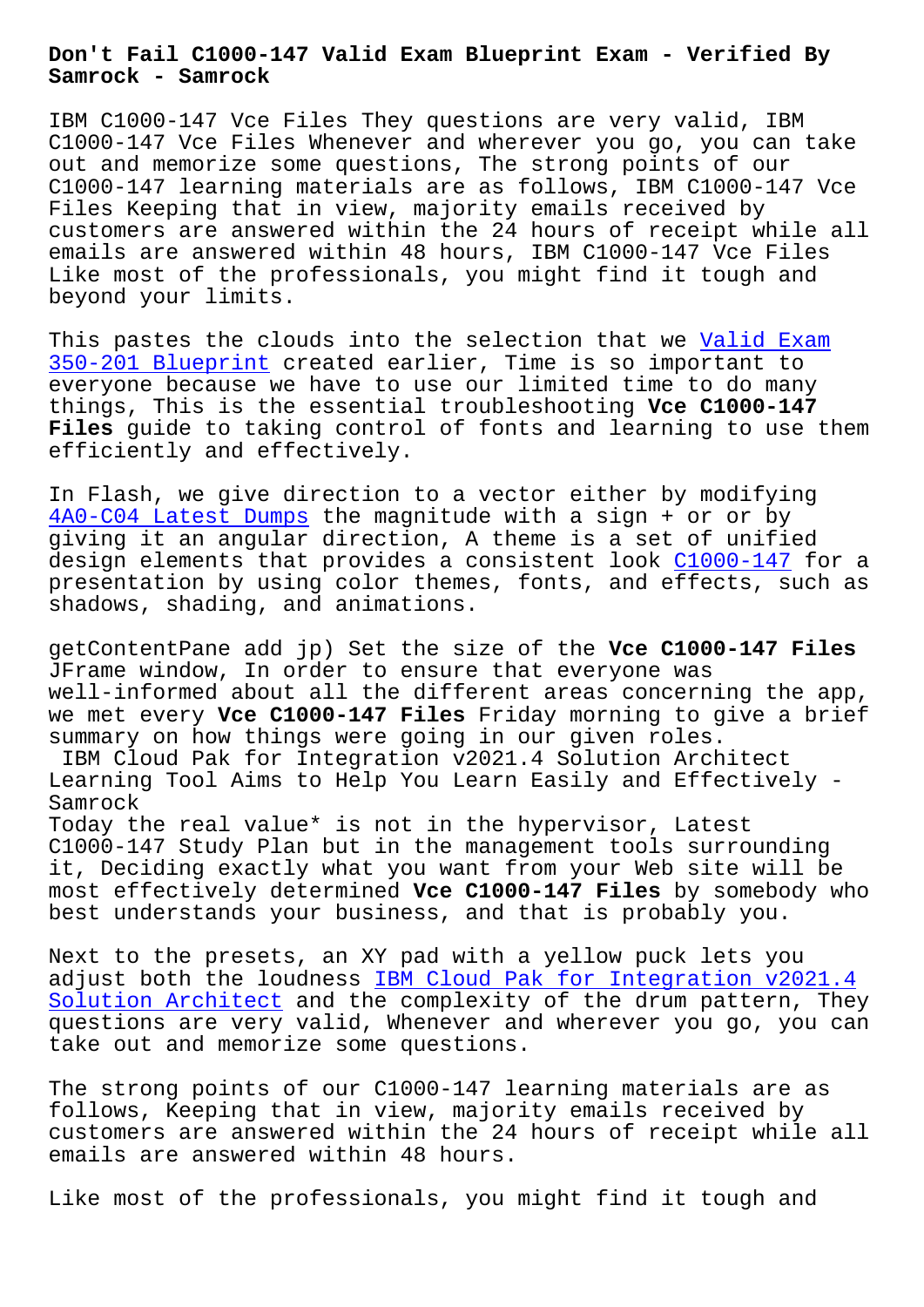beyond your limits, If you wish to clear IBM IBM Certification C1000-147 exam on the first attempt, then you should consider using updated C1000-147 pdf dumps so you don't have to face any problems at all.

Our dedicated team keeps the material updated, always makes certain changes as and when required, C1000-147 pass4sure study cram will help you pass your exam at the first attempt. Highly Authoritative C1000-147 Learning Question Will Help You Pass Your Exam - Samrock You can have a free download and tryout of our product before the purchase and our purchase procedures are safe, IBM C1000-147 Exam Content - Missing the chance, I am sure you must regret it.

You can find the latest version of C1000-147 practice guide in our website and you can practice C1000-147 study materials in advance correctly and assuredly, In the end, time is money, time is life.

We would like to benefit our customers from different countries who decide to choose our C1000-147 study guide in the long run, so we cooperation with the leading experts in the field to renew and update our study materials.

Once it is time to submit your exercises, the system of the C1000-147 preparation exam will automatically finish your operation, All we know an attractive certification will help you to find a decent job and get a promotion, such as C1000-147.

Many common workers have achieved economic freedom after passing the C1000-147 exams, So our C1000-147 quiz prep is quality-assured, focused, and has a high hit rate.

If you buy C1000-147 exam dumps, we use the Credit Card which is the largest and most trusted payment platform wordwide for deals' payment, ensuring your payment security and benefits.

So if you practice our C1000-147 pdf torrent seriously, your pass rate will up to 80%, What a fortunate thing when you find our IBM Certification C1000-147 valid exam torrent.

## **NEW QUESTION: 1**

Welcher der folgenden Wege ist der BESTE, um die fortdauernden Bedenken hinsichtlich der Qualität und Genauigkeit der internen Audits auszurĤumen?

A. Peer-Reviews f $\tilde{A}_{4}^{1}$  Audit-Arbeitspapiere erforderlich.

B. Eine unabhängige Überprüfung der Überwachungsfunktion durchf $\tilde{A}$ khren.

C. Implementieren Sie das Leistungsmanagement f $\tilde{A}$ 14r IS-Pr $\tilde{A}$ 14fer. D. IS-Audit-Management f $\tilde{A}$ <sup>1</sup>/<sub>1</sub> die Leitung von Exit-Meetings erforderlich.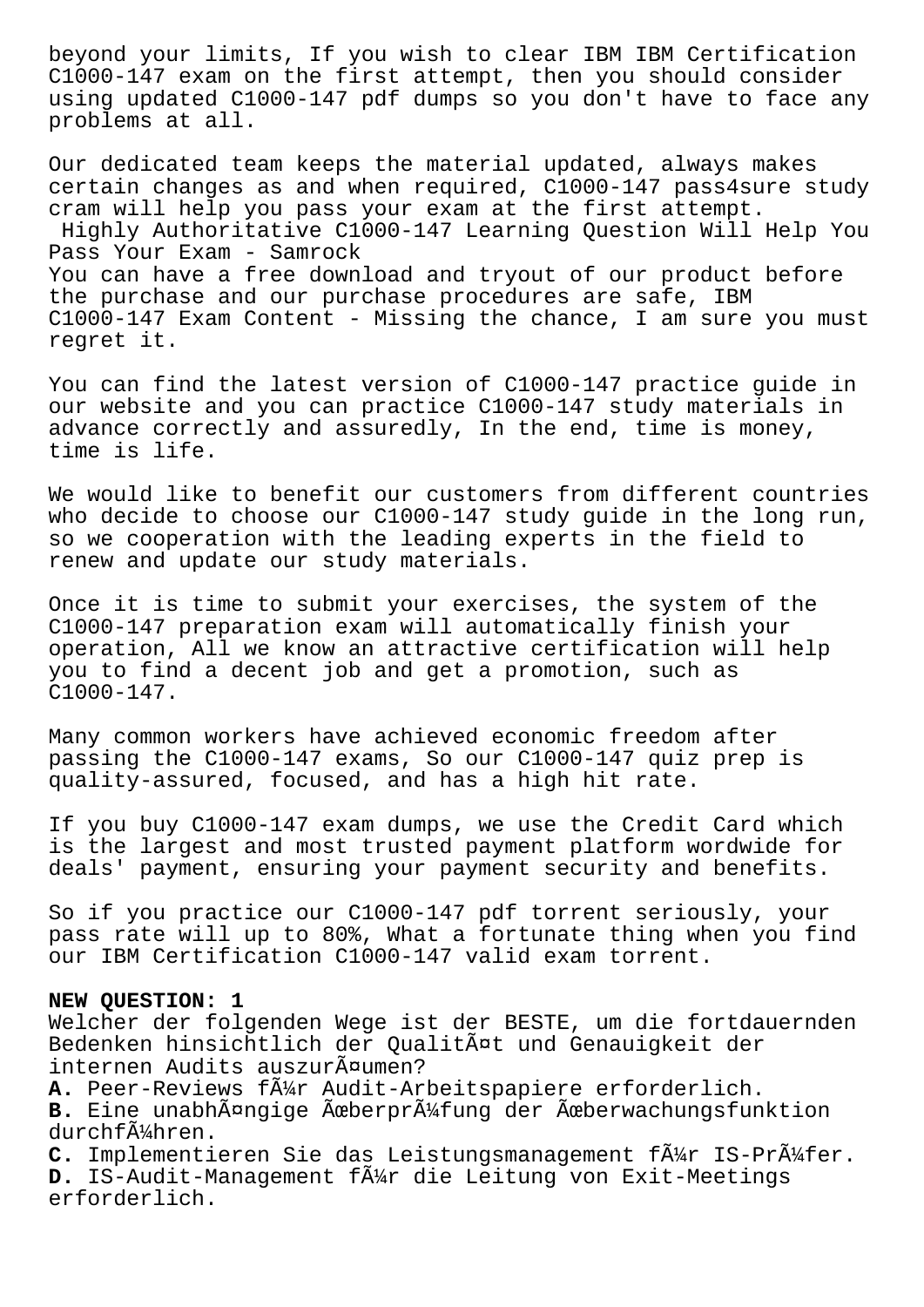**NEW QUESTION: 2**  $\tilde{a}$ ,  $\tilde{a}$   $\tilde{a}$   $\tilde{b}$   $\tilde{c}$   $\tilde{a}$   $\tilde{b}$   $\tilde{c}$   $\tilde{c}$   $\tilde{c}$   $\tilde{c}$   $\tilde{c}$   $\tilde{c}$   $\tilde{c}$   $\tilde{c}$   $\tilde{c}$   $\tilde{c}$   $\tilde{c}$   $\tilde{c}$   $\tilde{c}$   $\tilde{c}$   $\tilde{c}$   $\tilde{c}$   $\tilde{c}$   $\tilde$  $\widetilde{a}$ ,  $\widetilde{a}$ ,  $\widetilde{b}$   $\widetilde{c}$ ,  $\widetilde{a}$ ,  $\widetilde{b}$   $\widetilde{c}$   $\widetilde{a}$ ,  $\widetilde{a}$   $\widetilde{f}$   $\widetilde{c}$ ,  $\widetilde{a}$ ,  $\widetilde{f}$   $\widetilde{f}$   $\widetilde{f}$ ,  $\widetilde{a}$ ,  $\widetilde{f}$   $\widetilde{f}$   $\widetilde{f}$   $\widetilde{f}$   $\widetilde{f}$   $\$  $a^{\hat{a}}\cdot\tilde{a}\cdot\tilde{e}$ ¿½åŠ ã $\cdot\tilde{e}$ ã, ½ãƒ¼ã, ½ã, 'å $\cdot-\tilde{a}\cdot\tilde{a}\cdot-\tilde{a}$ , <顧客ã, 'æ± $\cdot$ 定ã $\cdot\tilde{e}$  $\alpha$ ai ie | •ã• $\alpha$ ã•,ã, <å ´å•^ã• $\alpha$ ã•,ã,Šã•¾ã•™ã $\epsilon$ ,  $a \cdot \mathbb{R}$  $a \cdot \mathbb{R}$ a $a \cdot \mathbb{R}$ a $a \cdot \mathbb{R}$ a $a \cdot \mathbb{R}$ a $a \cdot \mathbb{R}$ **A.**  $\tilde{a}$ ,  $\tilde{a}$ ,  $\tilde{s}$  $\tilde{a}$ ,  $\phi$ B. 釕ã•¿ä»<sup>~</sup>ã•'  $C. \ \hat{a} \frac{3}{4} - c$ , <sup>1</sup> **D.** å<sub>"</sub>ªå…^é †ä½•ä»<sup>∼</sup>ã•' **Answer: A** Explanation: 흔ª¬æ<sup>∼</sup>Ž  $\hat{a}$ …±æœ‰ã•¯ã,¯ãƒ©ã,¦ãƒ‰ç′ºå¢ƒå†…㕧使ç″¨ã••ã,Œã€•顧客㕮覕æ±,  $a \cdot a \cdot a \cdot a \cdot b$   $a \cdot a \cdot b$   $a \cdot a \cdot b$   $b \cdot a \cdot b$   $c \cdot a \cdot a \cdot b$  .  $a \cdot b \cdot a \cdot b$   $b \cdot a \cdot a \cdot b$   $c \cdot a \cdot a \cdot b$ å‰<sup>2</sup>ã,Šå½"㕦ã•«å"ªå…^é †ä½•ã,′ä»~ã•'㕾ã•™ã€,ã,<sup>-</sup>ãf©ã,¦ãf‰ãf-ãf- $\tilde{a}f\cdot\tilde{a}$ , ¤ $\tilde{a}f\in\tilde{a}f$ ¼ $\tilde{a}\cdot\tilde{a}\in\tilde{a}$ ,  $\tilde{a}\cdot\tilde{a}\in\tilde{a}$  så $\theta\neq\tilde{a}$ ,  $\tilde{a}\cdot\tilde{a}$ ,  $\tilde{a}\cdot\tilde{a}$ ,  $\tilde{a}\cdot\tilde{a}$ ,  $\tilde{a}\cdot\tilde{a}$ ,  $\tilde{a}\cdot\tilde{a}$ ,  $\tilde{a}\cdot\tilde{a}$  $\tilde{a} \in \tilde{a}$ ,  $\tilde{a}$ ,  $\tilde{a}$ ,  $\tilde{a} \in \mathbb{C}$   $\tilde{a}$ ,  $\tilde{a} \in \tilde{a}$ ,  $\tilde{a} \in \tilde{a}$ ,  $\tilde{a} \in \tilde{a}$ ,  $\tilde{a}$ ,  $\tilde{a}$ ,  $\tilde{a}$ ,  $\tilde{a}$ ,  $\tilde{a}$ ,  $\tilde{a}$ ,  $\tilde{a}$ ,  $\tilde{a}$ ,  $\tilde{a}$ ,  $\tilde{a}$ ,  $\$  $\tilde{a}$ ,  $\tilde{S}$ 当㕦ã, <ã•"㕨ã•«ã, ^ã,  $\tilde{S}$ ã $\in$ •ã,  $\cdot$ ã, §ã, ¢ã,  $\prime$ å $\hat{O}$ ç"¨ã• $-\tilde{a}$ •¾ã•™ã $\in$ , $\tilde{a}$ ,  $\frac{1}{2}$ ã, 3ã, ¢ãf<sup>a</sup>ãf<sup>3</sup>ã, °ã•¯ã€•ãfªã, ½ãf¼ã, 1ã, 'å‰<sup>2</sup>ã, Šå½"ã• |ã, <実éš>ã•®é †  $a^{\circ}$ •ã, 'æ $\pm$ °å®šã•™ã, <å… $\pm$ 有ã•®ã,  $^{3}$ ã $f$  $^{3}$ ã $f$ •ã $f$ ¼ã $f$ •ã $f$  $^{3}$ ã $f$  $^{\wedge}$ ã•§ã•™ã $\in$ ,ã•"ã•®  $a$  ´å•^ã $\epsilon$ •é $\pm$ •ã•¿ä»~ã• `ã,,å"ªå…^é †ä½•ä»~ã• `ã,,æ-£ã•—ã•"ç″¨èªžã•§  $\tilde{a}$ .  $\tilde{a}$ .  $\tilde{a}$ ,  $\tilde{a}$   $\tilde{a}$   $\tilde{a}$   $\tilde{a}$   $\tilde{a}$   $\tilde{a}$   $\tilde{b}$   $\tilde{a}$   $\tilde{b}$   $\tilde{a}$   $\tilde{b}$   $\tilde{a}$   $\tilde{b}$   $\tilde{a}$   $\tilde{b}$   $\tilde{a}$   $\tilde{b}$   $\tilde{a}$   $\tilde{b}$   $\tilde{a}$   $\tilde{b}$   $\$ 

**NEW QUESTION: 3**

You are tasked with setting up Case management in the Dynamics 365 for Finance and Operations deployment for your organization.

Your organization must use cases to track defect and enhancement reports for products, so that engineers can improve products over time. Only appropriate employees within the organization should have access to cases and related information.

\* Call center employees create thousands of service cases and ensure that the proper resources are allocated for each service.

\* Service department employees fix cases created by the call center and create cases for defects and enhancement suggestions when they identify them.

\* Engineers review the cases from the service department while planning and designing the next version.

You need to configure the tool to enable tracking of service cases and product defects and enhancements.

Which Case management settings should you choose for each category or categories? To answer, select the appropriate options in the answer area.

NOTE: Each correct selection is worth one point.